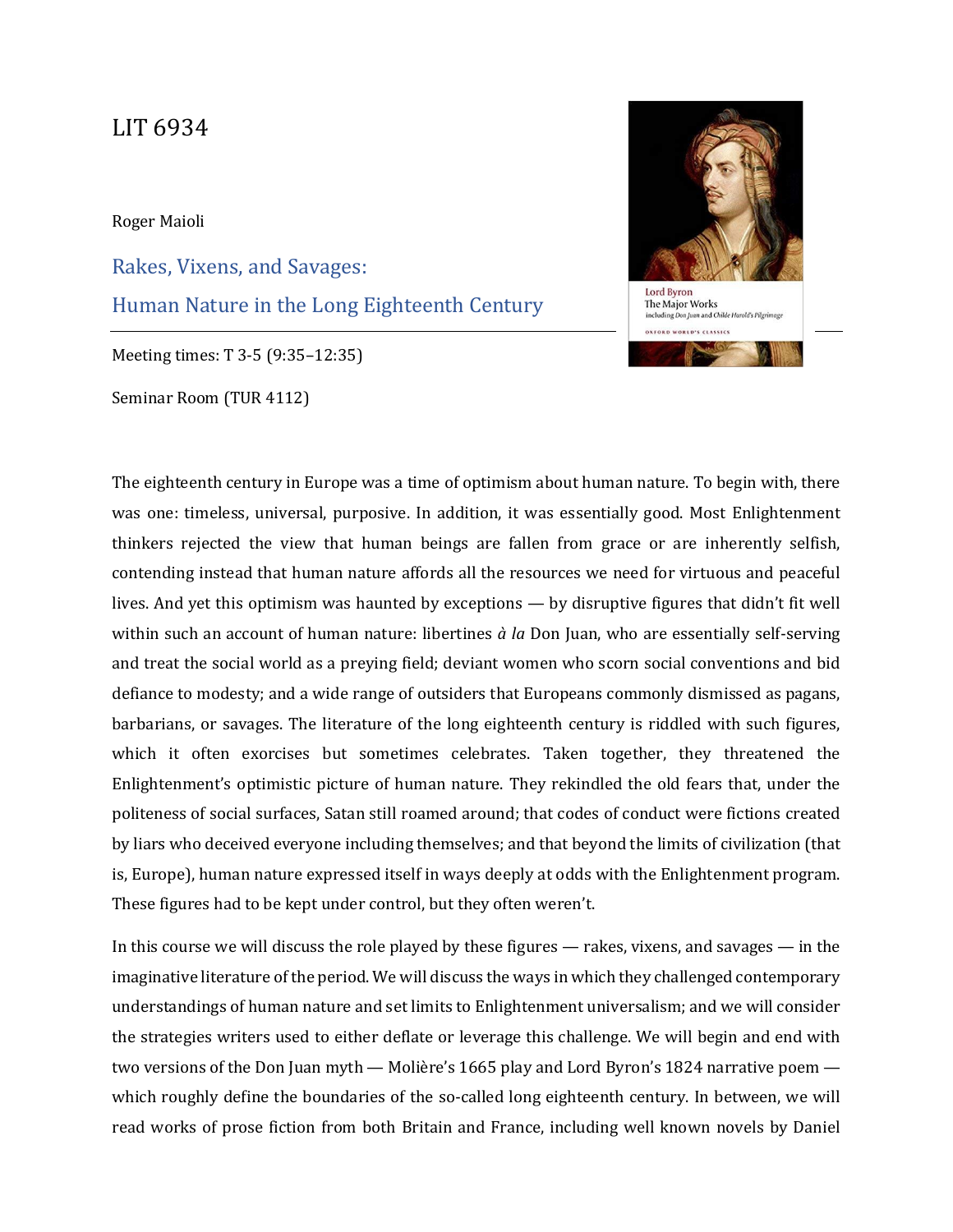Defoe and Maria Edgeworth, as well as long neglected works including the anonymous *Travels of Hildebrand Bowman*, now regarded as the first New Zealand novel. Secondary sources will include sample chapters by Erin Mackie, J.G.A. Pocock, and Londa Schiebinger as well as articles by Deborah Weiss and Gary Dyer.

## **READINGS**

All the secondary sources for this course will be available either on Canvas or through the UF library website. The primary sources, by contrast, exist either online or in book format. In some cases, I will ask you to please use the book, in the edition listed below. The versions of Richardson's *Clarissa* and Edgeworth's *Belinda* required by this course exist only in the editions below. In other cases, such as those of Defoe and Byron, an online text will do just as well. If you decide to buy the book, please buy the edition indicated below; but if you already own it in a different edition or prefer an electronic source, you are welcome to use those. The works are listed in the order in which we will be using them:

- Molière, *Don Juan and Other Plays*, ed. Ian McLean (Oxford World's Classics)
- Daniel Defoe, *Roxana*, ed. John Mullan (Oxford World's Classics)
- ◾Voltaire, *Zadig and L'Ingénu*, ed. John Butt (Penguin Classics)
- Anonymous, *The Woman of Colour: A Tale*, ed. Lyndon J. Dominique (Broadview Press)
- ◾Anonymous, *The Travels of Hildebrand Bowman*, ed. Lance Bertelsen (Broadview Press)

■ Samuel Richardson, *Clarissa; Or, The History of a Young Lady.* Abridged Edition by Toni Bowers and John Richetti (Broadview Press)

- Maria Edgeworth, *Belinda*, ed. Kathryn J. Kirkpatrick (Oxford World's Classics)
- Lord Byron, *The Major Works*, ed. Jerome J. McGann (Oxford World's Classics)
- ◾Charlotte Dacre, *Zofloya: or The Moor*, ed. Kim Ian Michasiw (Oxford World's Classics)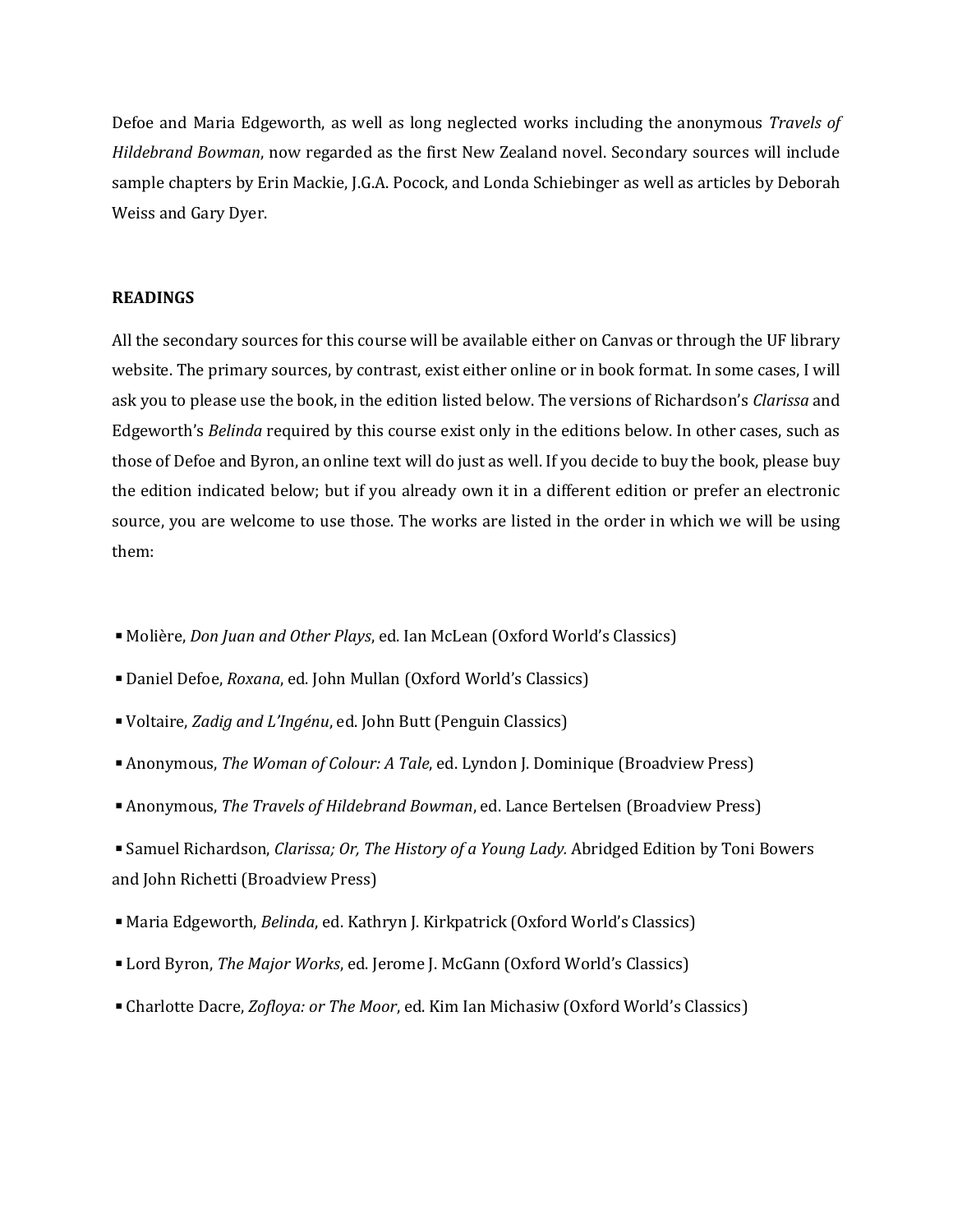## **COURSE SCHEDULE**

| <b>WEEK</b> | <b>READINGS</b>                                                                                                                                                                  |
|-------------|----------------------------------------------------------------------------------------------------------------------------------------------------------------------------------|
| 1. Aug 20   | " Four entries from the <i>Encyclopédie:</i> "Barbarians" (by Yvon), "State of Nature" (by<br>Jaucourt), "Woman" (by Desmahis), and "Negro" (by Formey)                          |
| 2. Aug 27   | THE RAKE:<br>Molière, Don Juan                                                                                                                                                   |
| 3. Sep 3    | THE VIXEN:<br>Daniel Defoe, Roxana                                                                                                                                               |
| 4. Sep 10   | THE SAVAGE:<br>■ Voltaire, L'Ingénu                                                                                                                                              |
| 5. Sep 17   | Anonymous, The Woman of Colour<br>" Londa Schiebinger, "The Anatomy of Difference," from Nature's Body. Available on<br>Canvas.                                                  |
| 6. Sep 24   | Anonymous, The Travels of Hildebrand Bowman<br>I.G.A. Pocock, "The Invention and Discovery of Savagery," from Barbarism and<br>Religion IV. Available on Canvas.                 |
| 7.0ct 1     | Samuel Richardson, Clarissa. Beginning to p. 314.                                                                                                                                |
| 8.0ct8      | Submit reader responses on Clarissa, 315-473. No class meeting.                                                                                                                  |
| 9. Oct 15   | Samuel Richardson, Clarissa, 473-727.<br>Erin Mackie, "Always Making Excuses: The Rake and Criminality," from Rakes,<br>Highwaymen, and Pirates, pp. 35-70. Available on Canvas. |
| 10.0ct 22   | Maria Edgeworth, Belinda                                                                                                                                                         |
| 11. Oct 29  | Maria Edgeworth, Belinda<br>Deborah Weiss, "The Extraordinary Ordinary Belinda: Maria Edgeworth's Female<br>Philosopher." Search for it on Project MUSE.                         |
| 12. Nov 5   | • Charlotte Dacre, Zofloya: or The Moor                                                                                                                                          |
| 13. Nov 12  | Byron, Don Juan, Beginning to Canto VII.                                                                                                                                         |
| 14. Nov 19  | Byron, Don Juan, Cantos VIII-XVII.<br>"Gary Dyer, "Thieves, Boxers, Sodomites, Poets: Being Flash to Byron's Don Juan."<br>Search for it on Jstor.                               |
| 15. Nov 26  | • Submit final paper projects. No class meeting.                                                                                                                                 |
| 16. Dec 3   | · Workshop. Conclusion.                                                                                                                                                          |